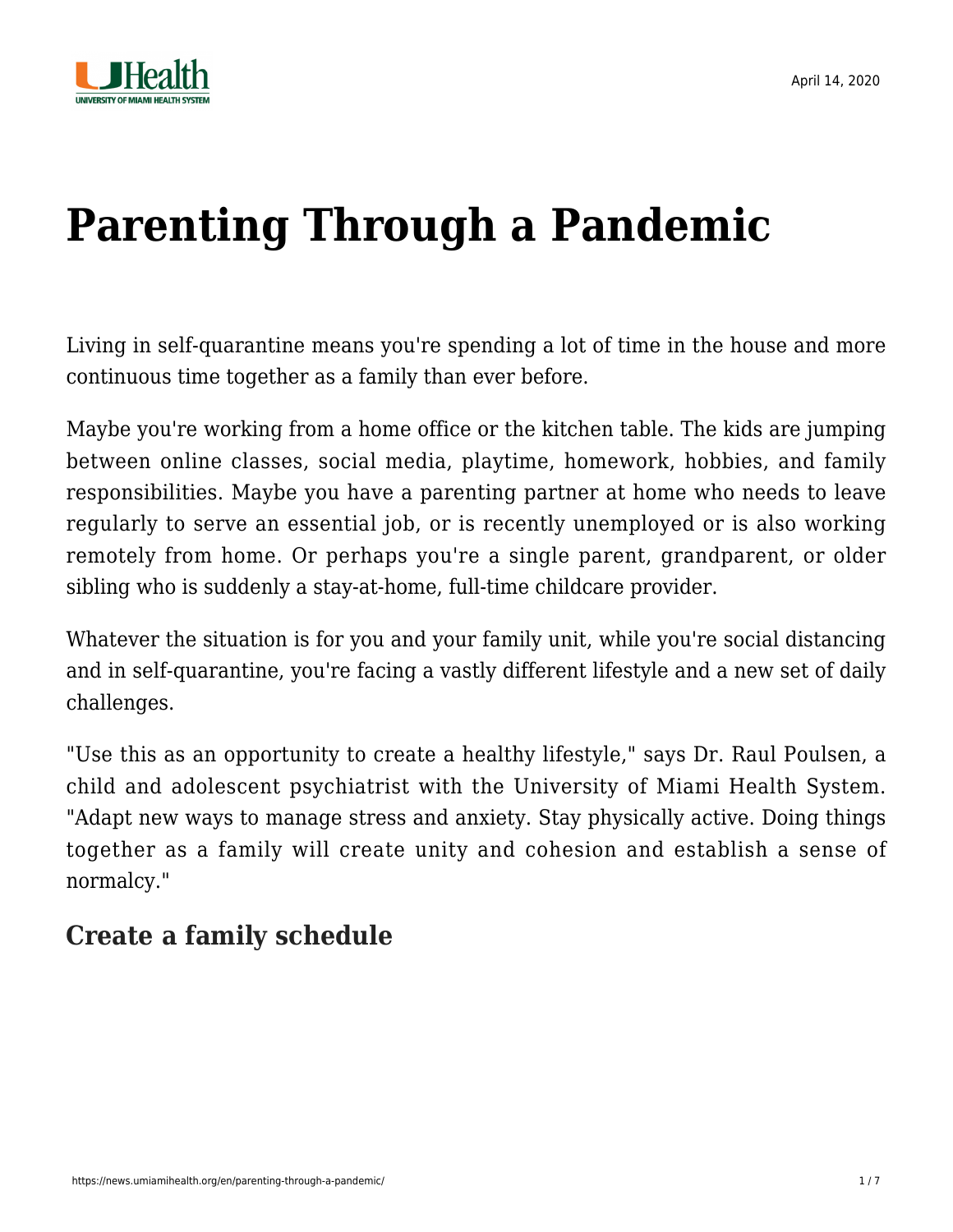

"Consistency from day to day works best for kids," says Dr. Poulsen. "When things feel chaotic and unpredictable, it's more difficult for children to thrive."



Children of all ages will benefit from staying as close to their school schedule as possible. Older siblings might be able to help the younger ones maintain this schedule while you and your spouse are working from home. "Try to replicate these routines as much as possible to maintain a sense of normalcy," he says.

Create a weekly calendar for the family and keep it in a place where everyone can see it. "This schedule is a shared effort and a shared responsibility," Dr. Poulsen says. Create the schedule with input from your children and any others quarantining with you. "This will give children a sense of control and ownership over the schedule," he says.

Designate certain hours of the day or week to the tasks and recreational activities that matter most to you and your family. Keep critical personal dates or work deadlines on a different timeline.

[Here's a list of ideas for things you can do with your family. R](https://news.umiamihealth.org/en/quarantine-life-schedule/)eturn to this list when the kids complain they're bored and have nothing to do.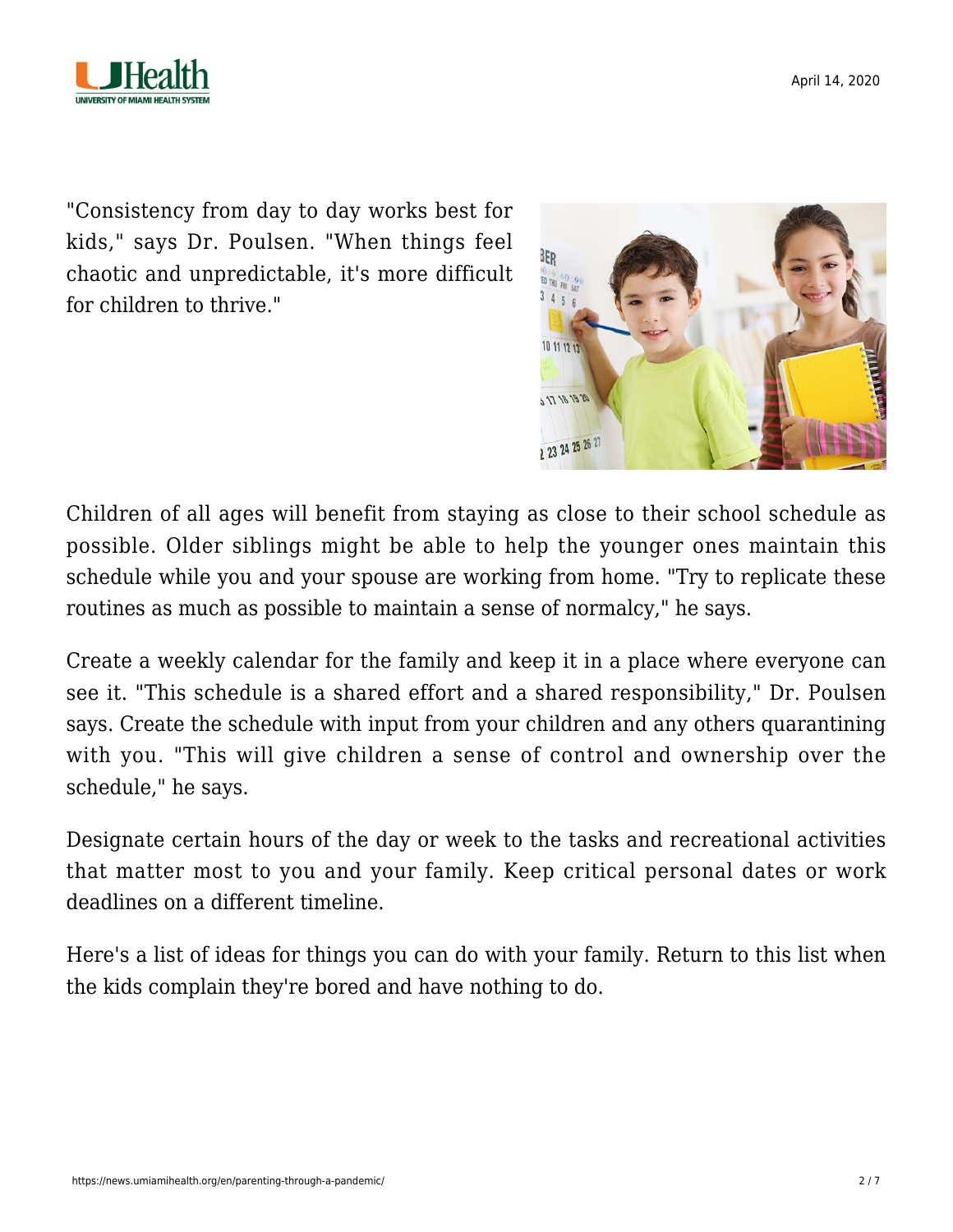

#### **Reduce stress and relax together**

"Yoga is a good way of maintaining physical activity indoors, and it promotes mindfulness techniques," says Dr. Poulsen.

You can use an app or YouTube tutorial to learn some basic poses and how to focus on your breathing. "It's an easy way to relax your body and calm your mind. Research shows yoga and mindfulness techniques decrease anxiety, and it's appropriate for most ages and physical abilities."

### **Monitor the screens, not just the screen time**

For children age 12 and younger, Dr. Poulsen recommends limiting their exposure to specific media. "Try to keep kids away from alarmist, fear-based information that's not appropriate for younger children."

For adolescents, Dr. Poulsen says 30 minutes of current events content per day may be appropriate. Up to two hours per day is advisable for fun, social screen time. This does not include online learning time. "Be gentle," he advises, "but set firm limits as to their access to the internet and certain sources of information."

#### **Socialize from home**

"Try to maintain your social interactions from a physical distance," Dr. Poulsen suggests. Here's how:

- Go old school. Send your friends greeting cards, handwritten letters, or postcards. Become pen pals.
- Play multiplayer online games together.
- Create shared fitness challenges or interactive contests.
- Play a board game together via video chatting.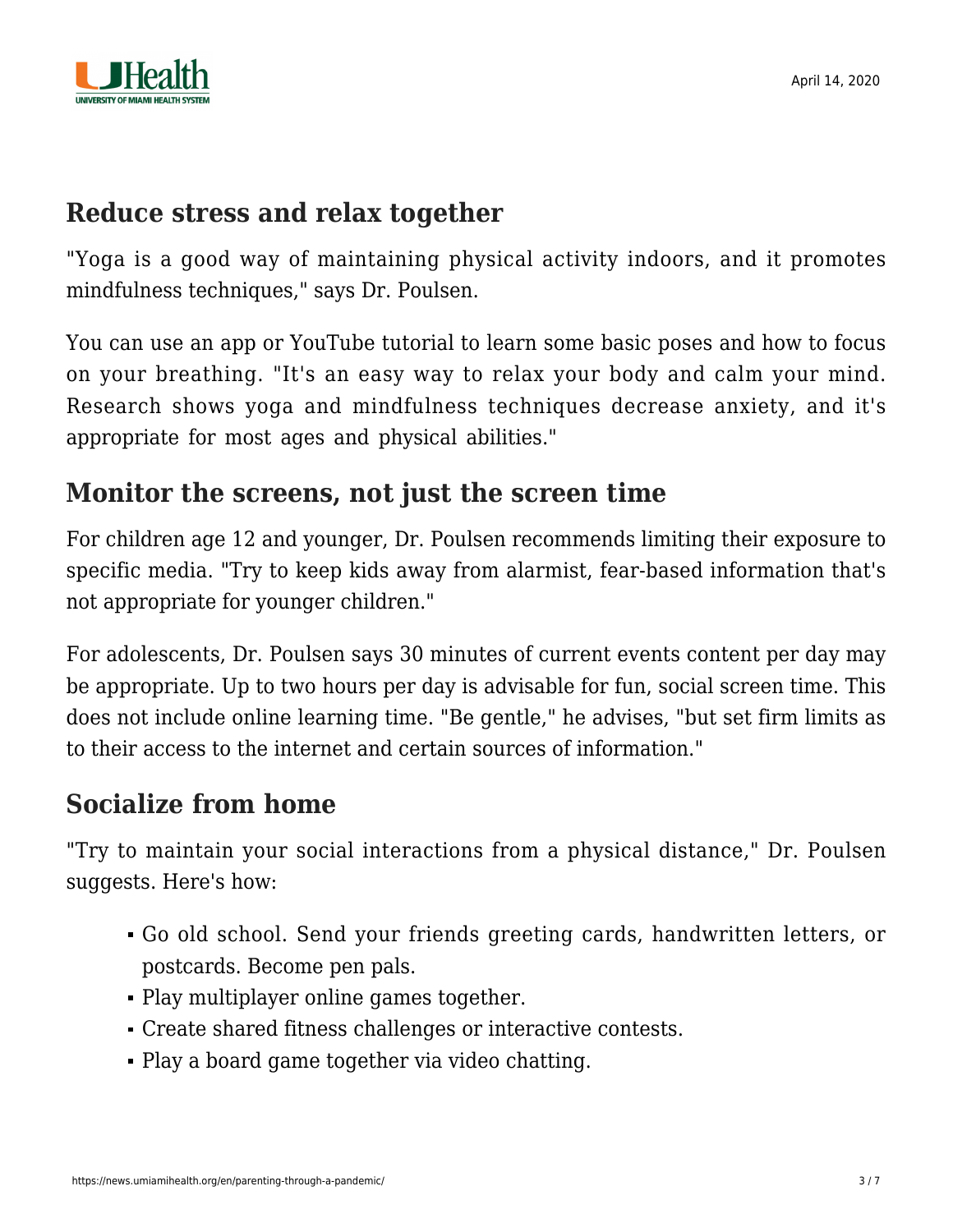

- Make up a new tradition, and everyone commits to doing it at the same time in their own home every week.
- Collaborate on creating a family tree.
- Share your feelings of gratitude.
- Use video chat to share favorite recipes and cook them at the same time.

## **The value of alone time**

"Sneaking in some time alone is more challenging now, with people spending the majority of their time together in small spaces. So," Dr. Poulsen says, "you should prioritize private time by including it in your family calendar, for children and adults."

He continued, "adolescents age 15 to 17 years old, especially, need private time to help them feel more normal and centered.

"And it's okay to tell your kids, 'Mom and Dad need alone time, too.'" Parents need quality time together as a couple without interruption. How much alone time? "For some families, an hour per day is manageable, and for others, maybe five hours per week is possible."

#### **Share family responsibilities**

"This is a good time for children to help out around the house," Dr. Poulsen said. Children who are old and big enough can be responsible for specific daily tasks and can pitch in with more substantial projects that require adult supervision.

Younger children can help out too. Try having them set the dinner table, feed the pet, or assemble a salad. Older kids can become more involved with meal prep. "Allow them to be creative and flourish in the kitchen," he said. "Ask your kids what flavors or ingredients they would like to try tonight. Teach them how to prepare a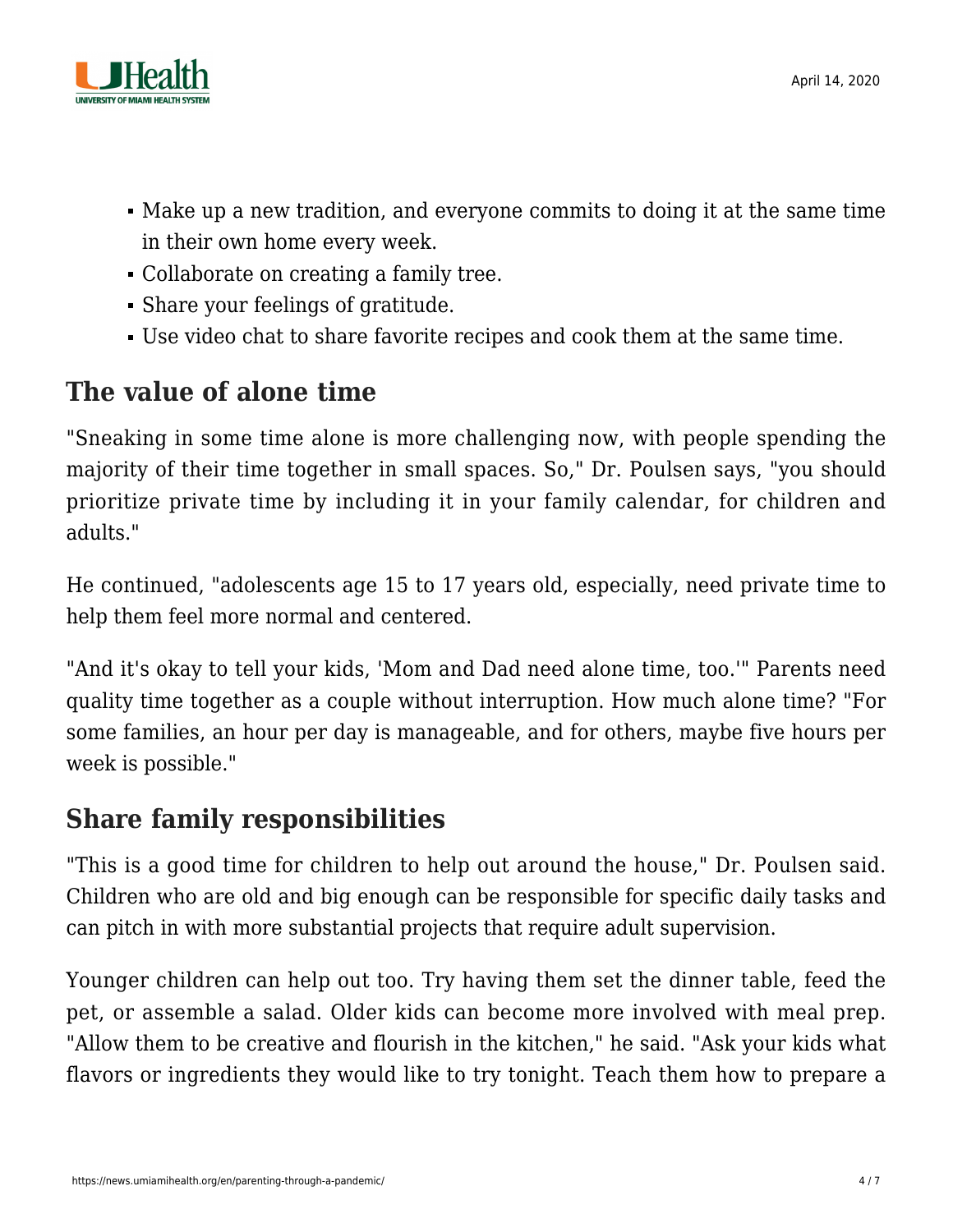

family recipe, or learn together how to cook a new cuisine from a cookbook or online tutorial."

### **The kids [have questions, anxieties, and frustrations](https://news.umiamihealth.org/en/talking-to-your-kids-about-covid-19/). Make time for that, too.**

"It's important to set aside time for serious conversations with your children," Dr. Poulsen says. "Provide uninterrupted time to have a real discussion."

But make sure you do your homework first. Before you talk to the kids about why they can't play with their friends or visit their grandparents for so long, it's important that you know why.

"Learn about what's going on from the most reliable source of information — the Centers for Disease Control and Prevention," says Dr. Poulsen. "Digest this information, and provide it to your child in a way they can understand. Be able to answer their questions. You want them to feel that their concerns are addressed and that they are free to ask you questions."

Many children are celebrating birthdays, trips, group activities, and milestones at home this month. "Validate children's unmet expectations and their strong feelings of disappointment and frustration," he says. "Honestly answer their questions about future expectations. You want to make realistic promises for the future. Explore various outcomes and address the child's feelings and reactions."

When you have these conversations, the time and place are essential choices. "Find a safe space where the child feels comfortable, supported, and welcome to speak frankly. They may have a lot of questions," Dr. Poulsen says. "It's also a good idea to revisit these topics often. Your child's feelings about the quarantine and the pandemic aren't going to go away after one conversation."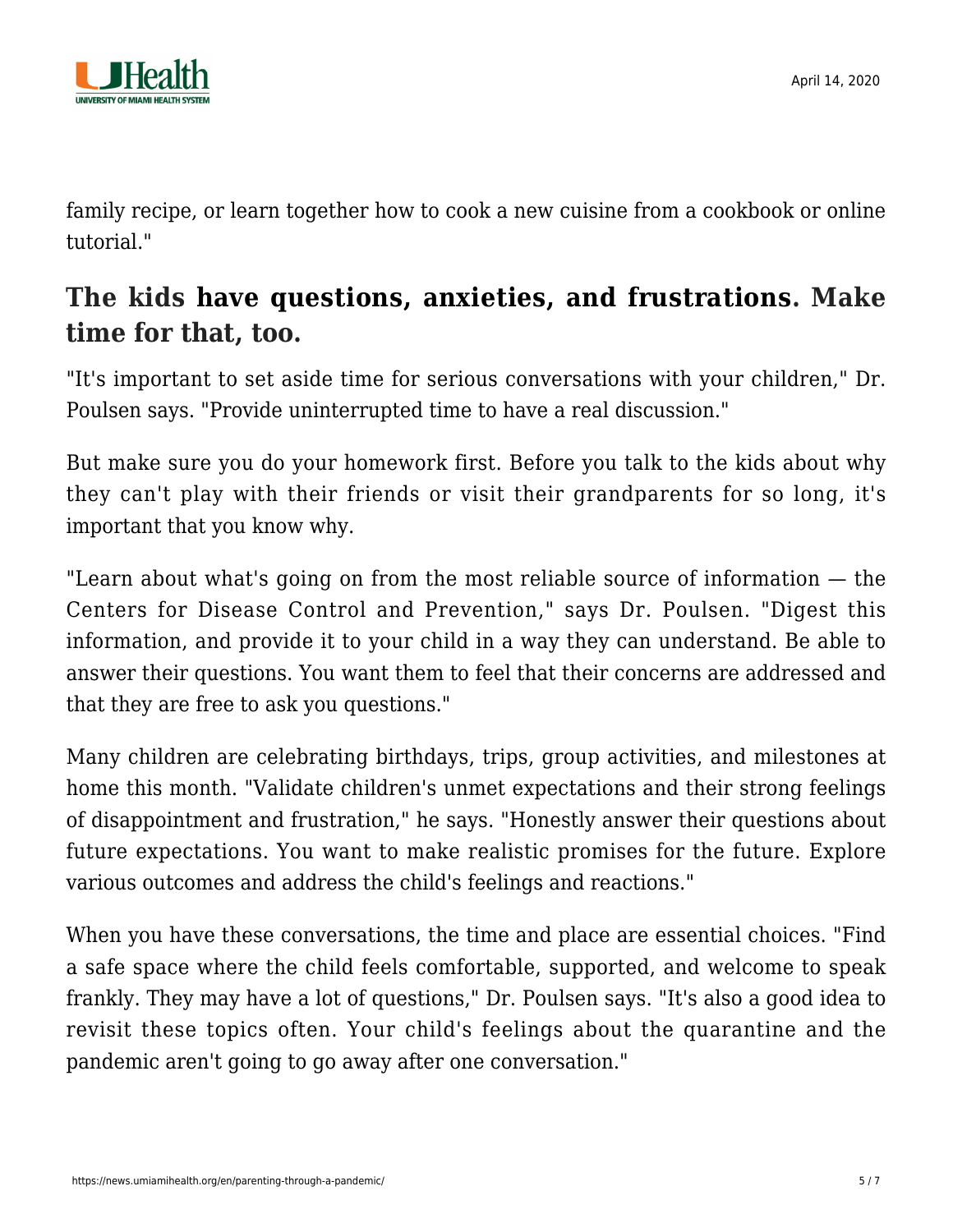

If you have multiple children of different ages, speak with older and younger children separately to address their different kinds of questions and concerns. "If younger children can't express how they feel, encourage them to draw," Dr. Poulsen said. "This opens the door to express feelings with a picture."

"Once kids feel like they've lost control," he explained, "they can regain some sense of control when they better understand the situation. If your children are afraid and nervous, let them know it's okay to feel that way. 'Mommy and Daddy feel nervous, too. But we're going to work through this together as a family.'"

*Dana Kantrowitz is a contributing writer for UMiami Health News.*

LEARN MORE:

[Talking to Your Kids about COVID-19](https://news.umiamihealth.org/en/talking-to-your-kids-about-covid-19/)